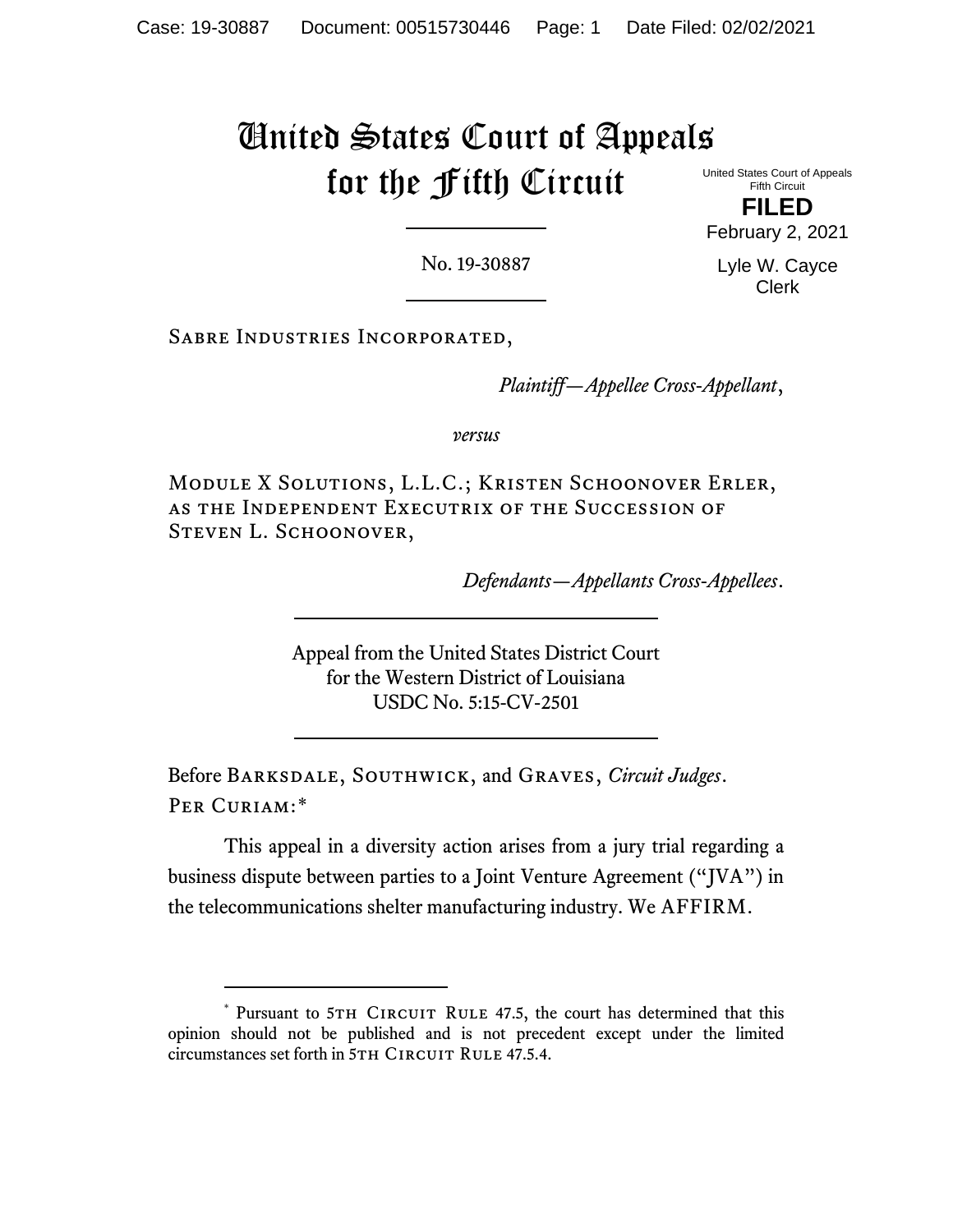**I.**

In 2013, Steven Schoonover had previously owned telecommunications manufacturing companies, but he had for a few years been out of the shelter business. He approached Peter Sandore, the CEO of Sabre Industries, Inc. ("Sabre") about getting back into the industry. Those discussions ultimately led to Schoonover forming Module X Solutions, L.L.C. ("MXS") at Sandore's encouragement. Sandore and Schoonover intended that MXS would assist in expanding Sabre's market share by increasing production capacity, which would in turn provide Schoonover and MXS with a steady stream of guaranteed work.

On April 24, 2014, Sabre and MXS executed the JVA, in which Sabre agreed to provide MXS with "telecommunications and nontelecommunications work concerning, but not limited to, the manufacture of shelters, building systems and [other] products as agreed upon between the parties." The JVA had an initial term of two years, with an option to extend at the term's end. "Sabre agree[d] to award an annual quantity of orders to MXS equal to three hundred (300) shelters," awarding at least seventy-five shelters in any three-month period. Sabre's two-year obligation to award 300 shelters per year was subject to the following limitation:

If volume awarded to MXS by Sabre falls below 75 shelters in any rolling 3 month period, MXS will have the right to terminate the agreement with a sixty (60) day notice. Notice will include a thirty (30) day remedy period within which Sabre can choose to award the agreed upon volume or allow the agreement to terminate.

The JVA then defines Sabre's "default" as "awarding [fewer] than 75 units in a 3 month period or less than 300 units in a 12 month period, subject to the notice and cure period[.]"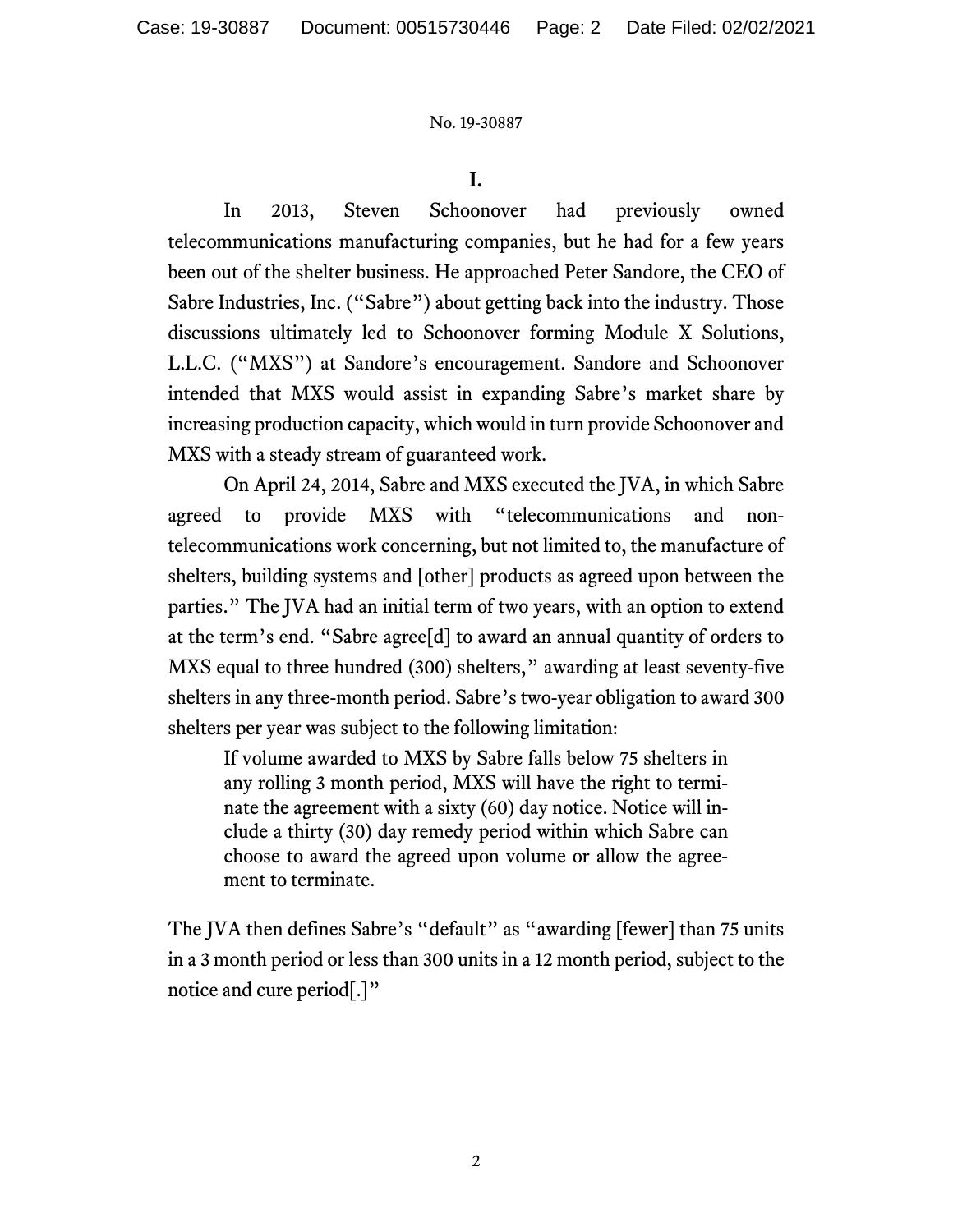The JVA contemplated that large companies like Allied Fiber, Verizon, and AT&T would generate the bulk of the shelter orders that Sabre would assign to MXS. Shortly after executing the JVA, Sabre assigned MXS an Allied Fiber shelter project, but, because MXS was still getting up to speed in its production capacity, MXS asked Sabre to cast five concrete shelters for Allied Fiber. After Sabre assigned MXS the Allied Fiber project, MXS began dealing directly with Allied Fiber. MXS never paid Sabre for the work Sabre did on the Allied Fiber project. At the time, MXS depended heavily on Sabre for generating work, and MXS contends that Sabre breached its obligations under the JVA by assigning too few shelter orders, causing MXS' cash shortage and inability to pay Sabre for the Allied Fiber project. It is undisputed that MXS never notified Sabre of any alleged breach on Sabre's part.

On April 6, 2015, Sabre, citing MXS' failure to pay for the Allied Fiber shelters, notified MXS that it was terminating the JVA. On October 8, 2015, Sabre sued MXS in federal court for breaching the JVA. MXS counterclaimed that Sabre breached the JVA by awarding insufficient shelter orders, and MXS also asserted claims for fraud and misrepresentation by Sandore in inducing Schoonover to form MXS.

Sabre moved for partial summary judgment on its breach-of-contract claim regarding MXS' failure to pay for the Allied Fiber shelters. The parties' primary dispute regarding partial summary judgment pertains to whether the JVA encompassed the Allied Fiber project, or whether this was a separate, collateral agreement between the parties. The district court refused to consider an affidavit from Schoonover—MXS' primary evidence on the issue—because the district court concluded that Schoonover's prior deposition testimony contradicted the affidavit. The district court then concluded that the JVA encompassed the Allied Fiber project and entered partial summary judgment in Sabre's favor on its breach-of-contract claim.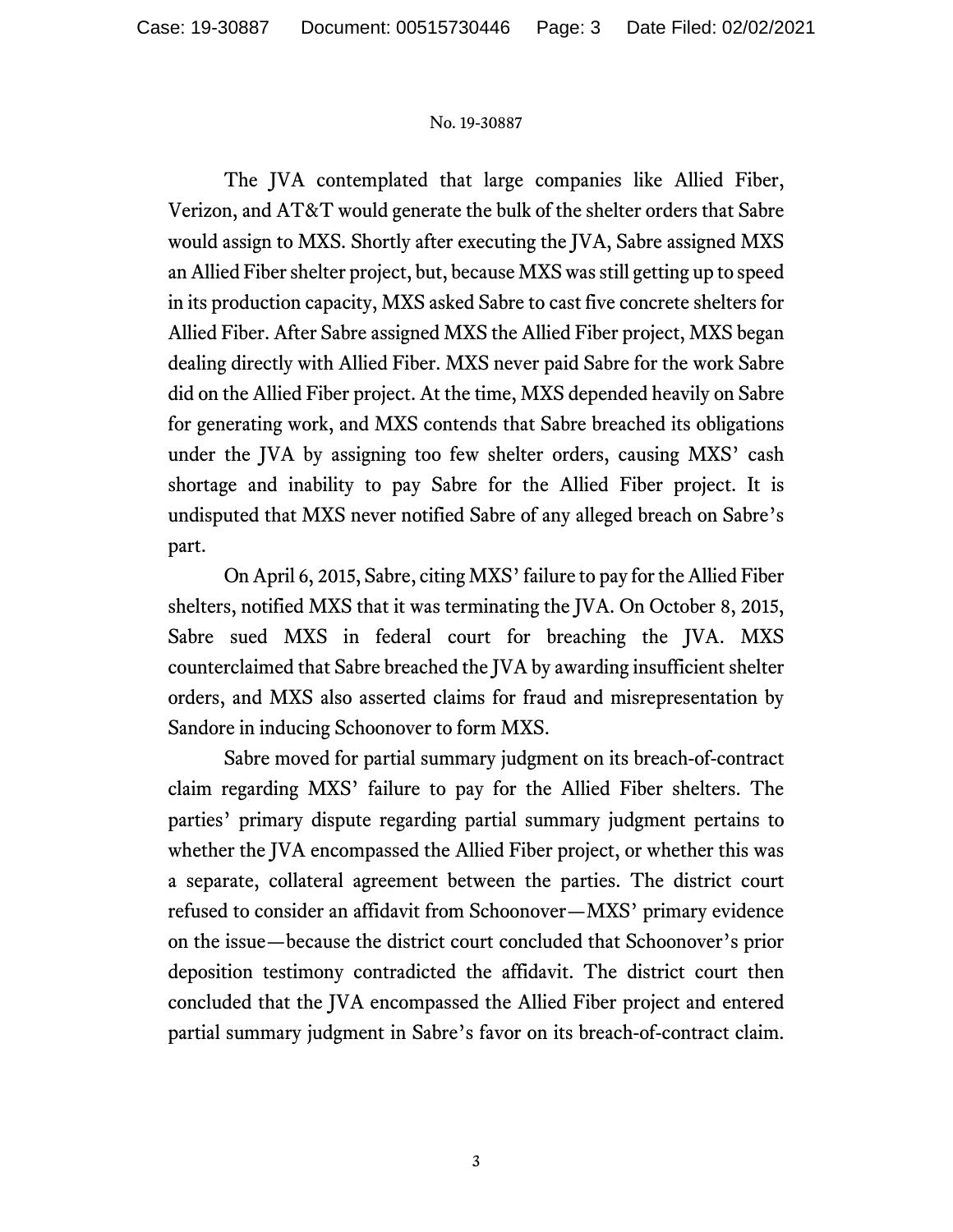The district court also entered partial summary judgment on several other claims and defenses not at issue in this appeal.

The parties tried their remaining claims before a jury. Although the district court had concluded that MXS breached the JVA, contract claims and defenses remained for both parties, and both parties tried their breachof-contract claims. After a two-week trial, the jury: (i) concluded that MXS breached the JVA by failing to pay for the Allied Fiber project; (ii) rejected MXS' defenses to its breach; (iii) rejected MXS' breach-of-contract claim against Sabre; (iv) awarded Sabre \$423,708.00 for MXS' breach regarding the Allied Fiber project; (v) rejected MXS' and Sabre's fraud claims; and (vi) found for MXS on its negligent misrepresentation claim and awarded \$2,150,211.00, which mirrored MXS' valuation of its lost-contract damages. The district court denied the parties' post-trial motions to set aside the jury verdict or for a new trial. The JVA includes an attorney's fee provision. Because Sabre prevailed on its contract claim and MXS did not, the district court awarded Sabre \$1,101,145.00 in attorney's fees. Both parties appealed, raising numerous points of reversal.

## **II.**

We begin with MXS' arguments. MXS first contends that the district court erred in excluding Schoonover's affidavit and so should not have entered partial summary judgment on Sabre's contract claim regarding the Allied Fiber project. In concluding that the JVA encompassed the Allied Fiber project, the district court relied on Schoonover's deposition testimony that an Allied Fiber project described in an emailed spreadsheet was "JVA related." Pointing to a later-submitted affidavit by Schoonover, however, MXS asserts that this spreadsheet refers to a different Allied Fiber project, rather than the one at issue in this case. According to MXS, because it was not then capable of completing all the work, the parties formed a separate agreement, outside the JVA's scope, wherein Sabre agreed to cast the shelters, which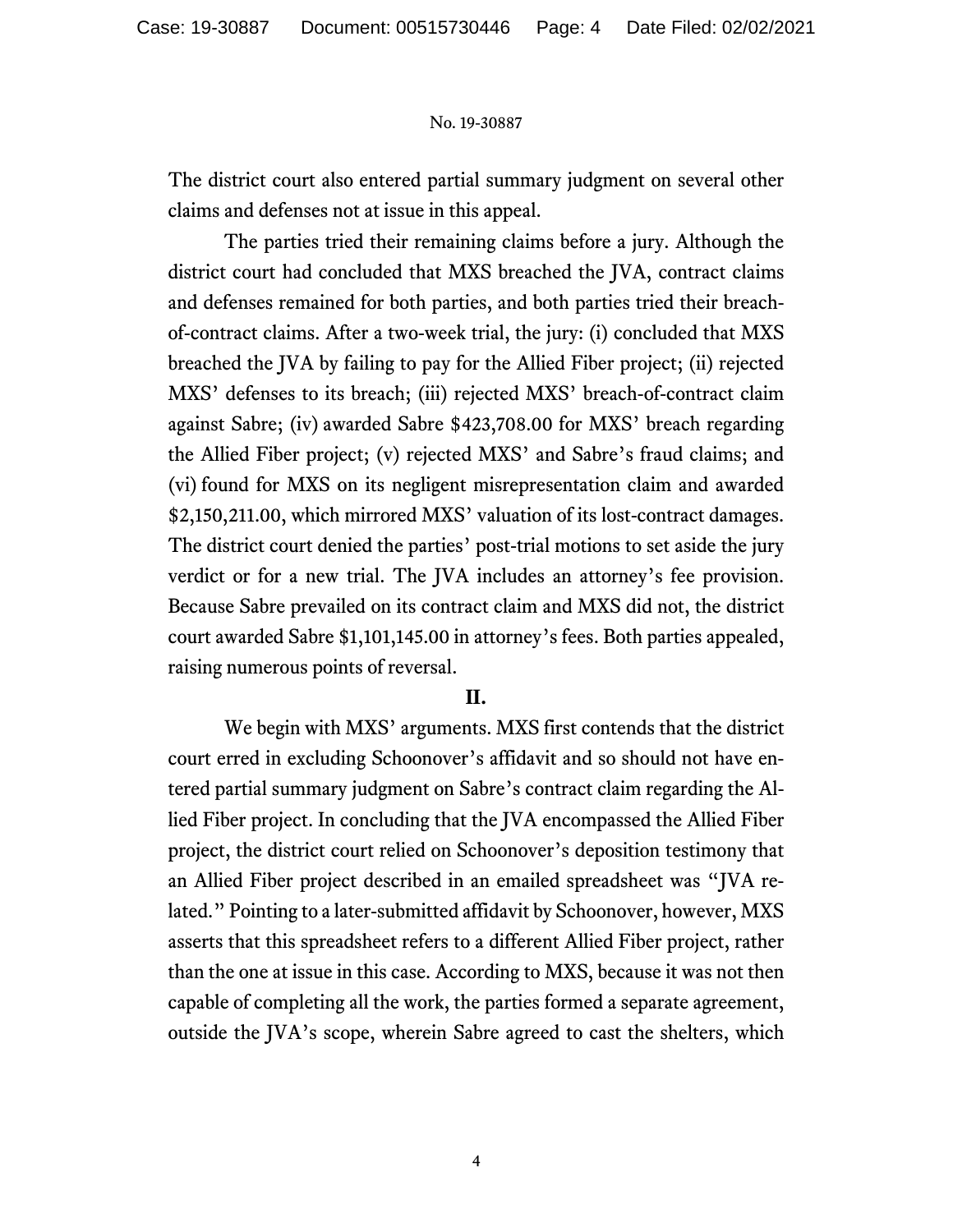MXS would finalize. MXS thus argues that its failure to pay Sabre for the disputed Allied Fiber project did not implicate the JVA.

"It is well settled that this court does not allow a party to defeat a motion for summary judgment using an affidavit that impeaches, without explanation, sworn testimony." *S.W.S. Erectors, Inc. v. Infax, Inc.*, 72 F.3d 489, 495 (5th Cir. 1996) (citing *Thurman v. Sears, Roebuck & Co.*, 952 F.2d 128, 137 n.23 (5th Cir. 1992)). However, "[w]hen an affidavit merely supplements rather than contradicts prior deposition testimony, the court may consider the affidavit when evaluating genuine [disputes] in a motion for summary judgment." *Id.* at 496. An affidavit supplements prior testimony if it "simply clarifie[s] or amplifie[s] the facts by giving greater detail or additional facts not previously provided in the deposition." *Id.* at 496. On this point, context matters; this court has determined that a later affidavit is supplementary when the prior deposition testimony only glanced upon the disputed issue. *See Clark v. Resistoflex Co., A Div. of Unidynamics Corp.*, 854 F.2d 762, 766 (5th Cir. 1988). The inquiry, as a whole, is aimed at gleaning whether the later affidavit is "so markedly inconsistent with the affiant's prior deposition as to constitute an obvious sham." *Id.*

At his deposition, Schoonover was shown a spreadsheet from an August 2014 email between two MXS executives that listed an Allied Fiber project among fourteen other shelter projects. Schoonover confirmed that "all of the business contemplated in this document was JV[A] related," but he was not specifically asked whether the spreadsheet referred to the disputed Allied Fiber project. In these circumstances, the district court abused its discretion in concluding that the Schoonover affidavit contradicted, rather than supplemented, his deposition testimony. Schoonover was not specifically asked whether the Allied Fiber project referenced in the spreadsheet was *the* Allied Fiber project at issue in this case. He was asked about this crucial issue "only once" and he "was not asked to exhaust his recollection about" the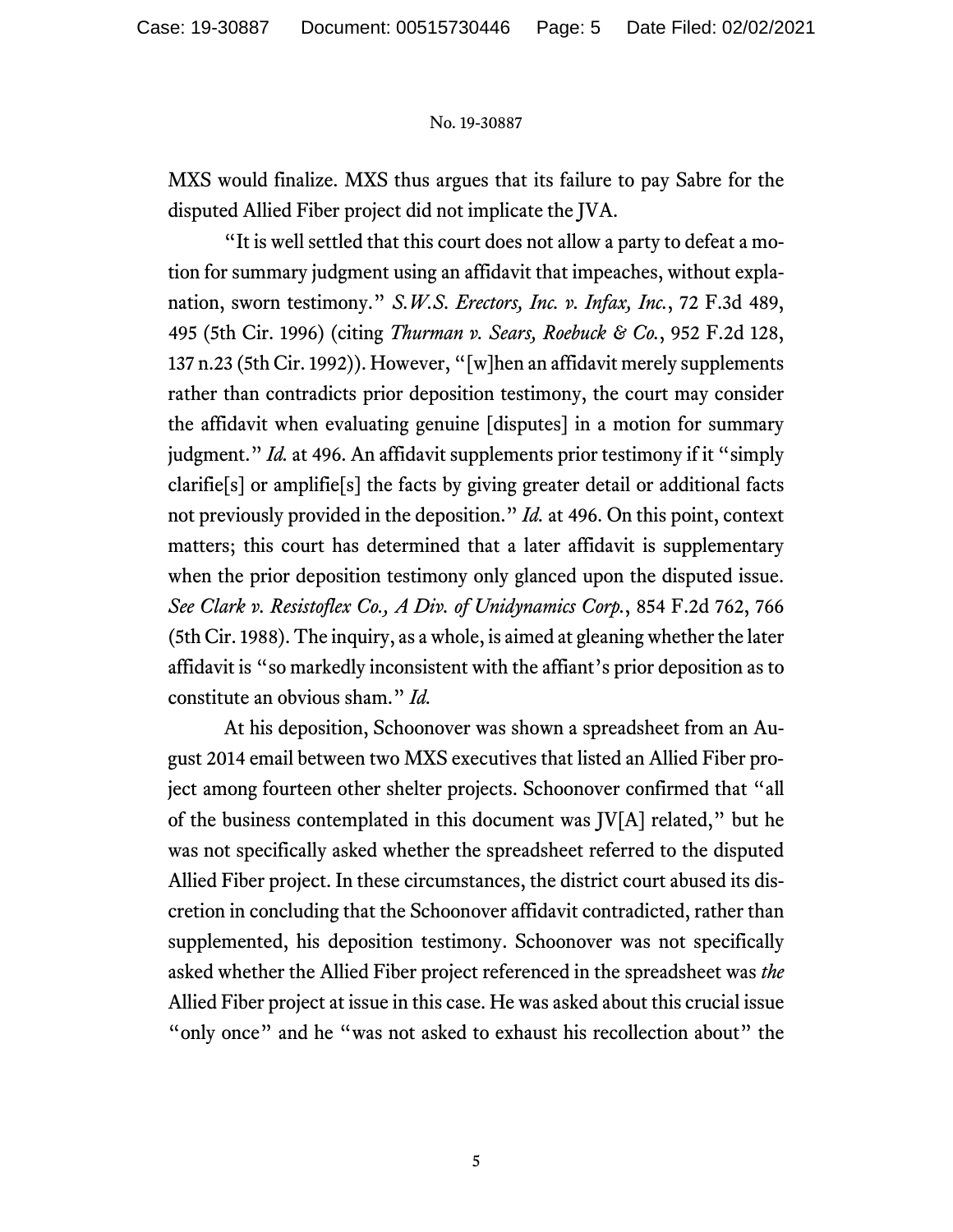disputed Allied Fiber project, so "he had no occasion to reveal" what he would later assert in his affidavit. *Clark*, 854 F.2d at 766. Accordingly, the district court erred in excluding Schoonover's affidavit.

But "[s]ummary judgment must be affirmed if it is sustainable on any legal ground in the record, and it may be affirmed on grounds rejected or not stated by the district court." *S&W Enters., L.L.C. v. S. Tr. Bank of Ala., NA*, 315 F.3d 533, 537-38 (5th Cir. 2003) (citations omitted). If the Schoonover affidavit is considered, the dispute boils down to disagreement over the JVA's application. The district court did not analyze the JVA's terms to decide whether it encompassed the disputed Allied Fiber project; the district court instead relied primarily on Schoonover's deposition testimony.

Sabre supported its contention that the JVA encompassed the disputed Allied Fiber project with three pieces of evidence: (i) Schoonover's deposition testimony; (ii) the JVA's language; and (iii) testimony from Jim Dean, another MXS executive. The main evidence that MXS offered to dispute Sabre's partial summary judgment motion is Schoonover's affidavit, in which he asserts that the disputed Allied Fiber project was somehow separate from the JVA. MXS essentially says that the JVA allowed the parties to create separate, collateral agreements to which the JVA's terms would not apply.

The JVA's language belies MXS' position. The JVA sets rules for "any orders that [MXS] accepts from Sabre," and it calls for the parties to "cooperate" to ensure that "shelters are awarded in a manner that maximizes the ability to meet business and customer demands." The JVA further provides that, should it lapse, "the commercial relationship between Sabre [and] MXS" would "terminate," demonstrating that all business dealings between them were pursuant to and governed by the JVA. The JVA does not necessarily set rules for how the parties interact with clients, and so MXS' direct dealings with Allied Fiber do not negate the JVA's applicability. The JVA as a whole is unambiguous and susceptible to one interpretation: it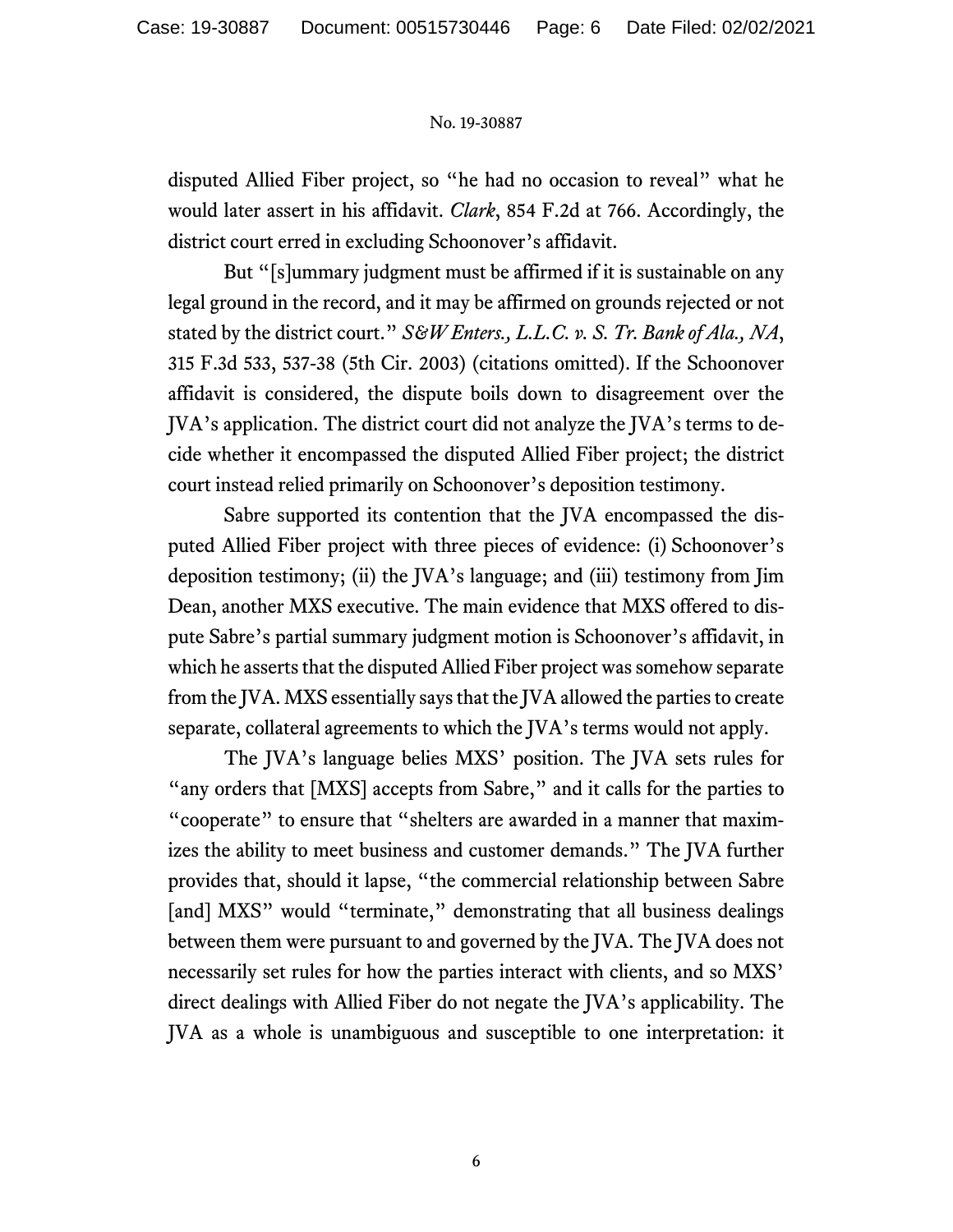governs the business dealings between the parties over the JVA's two-year term. Finally, even if there was error on the district court's part in granting partial summary judgment, it was harmless. The issue of MXS' breach was tried and submitted to the jury, which concluded that MXS breached the JVA and that Sabre did not.

# **III.**

MXS next contends that it is entitled to a new trial because: (i) the evidence does not support the jury's finding that Sabre did not breach the agreement by supplying an insufficient number of shelter orders; and (ii) the district court admitted prejudicial evidence regarding Schoonover's racial bias. Neither argument is persuasive.

# **A.**

MXS makes two primary arguments regarding Sabre's alleged breach. MXS first argues that in denying its new trial motion, the district court overly relied on the undisputed fact that MXS never invoked the JVA's notice-andcure provision. MXS argues instead that the JVA's notice-and-cure provision relates to MXS' termination rights and not to whether Sabre had breached in the first instance. Second, MXS contends that the evidence does not support the jury's finding that Sabre did not breach the JVA, but rather that Sabre breached the JVA by awarding too few shelters to MXS.

A district court may grant a new trial when the "verdict is against the weight of the evidence." *Smith v. Transworld Drilling Co.*, 773 F.2d 610, 613 (5th Cir. 1985). In ruling on a motion for a new trial under rule 59 of the Federal Rules of Civil Procedure, "the district court weighs all the evidence, but need not view it in the light most favorable to the nonmoving party." *Id.*  at 613. This court reviews the district court's rule 59 order for abuse of discretion, but we are more deferential when a new trial is denied than when a new trial is granted. *See Gutierrez v. Excel Corp.*, 106 F.3d 683, 687 (5th Cir. 1997); *Allied Bank-West, N.A. v. Stein*, 996 F.2d 111, 115 (5th Cir. 1993). The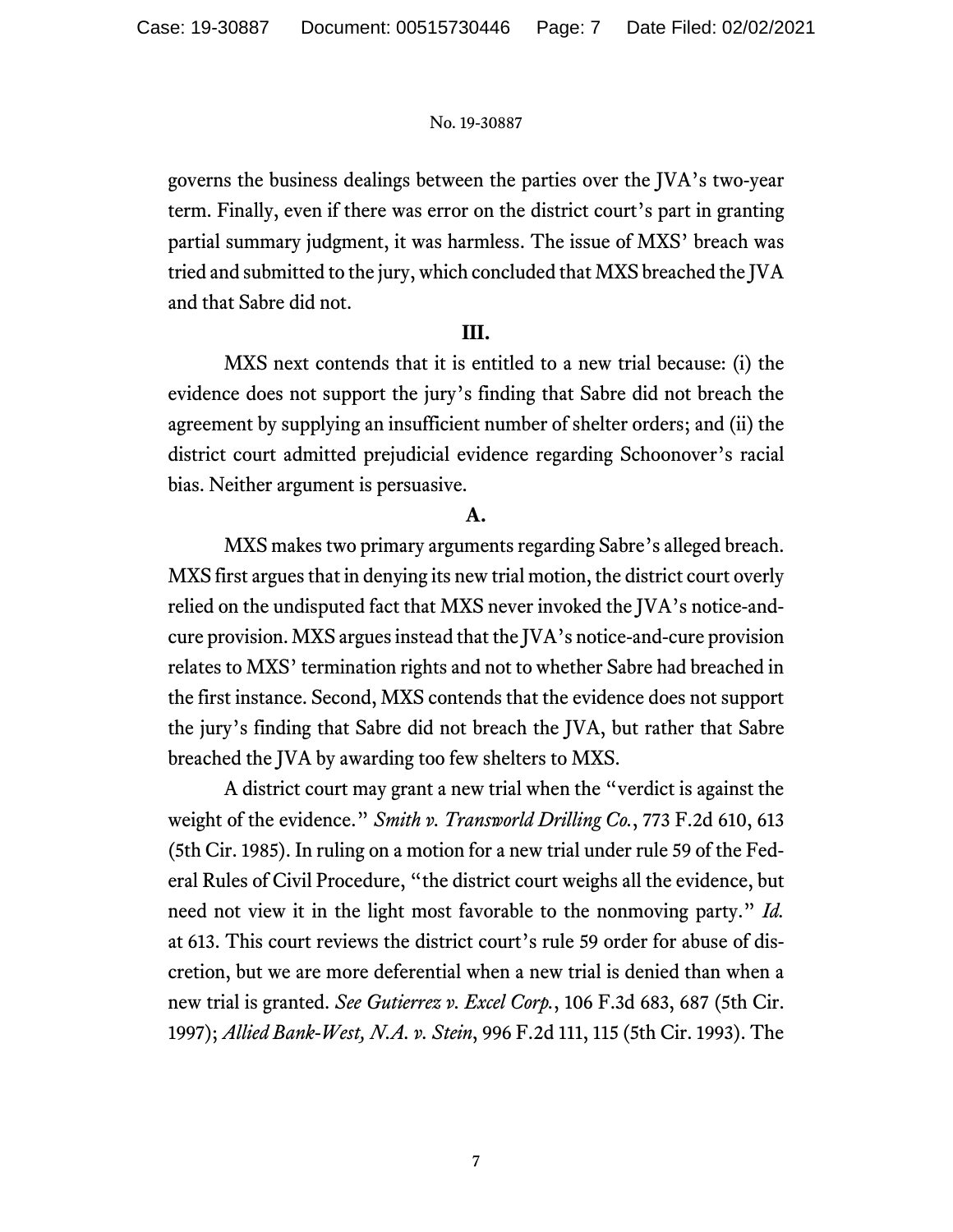district court thus "abuses its discretion by denying a new trial only when there is an 'absolute absence of evidence to support the jury's verdict.'" *Wellogix, Inc. v. Accenture, L.L.P.*, 716 F.3d 867, 881 (5th Cir. 2013) (quoting *Seidman v. Am. Airlines, Inc.*, 923 F.2d 1134, 1140 (5th Cir. 1991)).

In the JVA, "Sabre agree[d] to award an annual quantity of orders to MXS equal to three hundred (300) shelters," with no fewer than seventyfive shelters during any three-month period. If Sabre's orders fell below this threshold, the JVA gave MXS the right to terminate the agreement with sixty days' notice, with a thirty-day window for Sabre to cure the breach. The parties do not dispute that MXS never invoked its termination rights under the JVA. If Sabre breached the JVA, then it cannot recover for MXS' subsequent breach in failing to pay for the Allied Fiber shelters. LA.CIV.CODE art. 2003.

At bottom, MXS' first objection is a disagreement about the district court's interpretation of the JVA's notice-and-cure provisions. Interpretation of a contract is a legal question reviewed de novo. *Hoffman v. L & M Arts*, 838 F.3d 568, 581 (5th Cir. 2016). MXS' failure to provide Sabre notice of its alleged breach and an opportunity to cure negates MXS' contract claim. *See* LA.CIV.CODE art. 2015; *Otnott v. Molecular Chems., Inc.*, 293 So. 2d 260, 261 (La. Ct. App. 1974) (concluding that an almost identical contractual provision foreclosed subsequent suit where the plaintiff never gave the defendant notice of its breach and an opportunity to cure). Further, MXS never argued that Sabre's delayed performance was no longer valuable. *See* LA.CIV.CODE art. 2016.

MXS' evidentiary argument is similarly unavailing. Sabre introduced evidence that supports the jury's verdict that it did not breach, such as testimony that Sabre sent "around 80 or just over 80" shelter orders to MXS "in the first three-month period after the Joint Venture Agreement was executed," the main period to which MXS points in support of its contract claim. Accordingly, there is not an "absolute absence of evidence to support the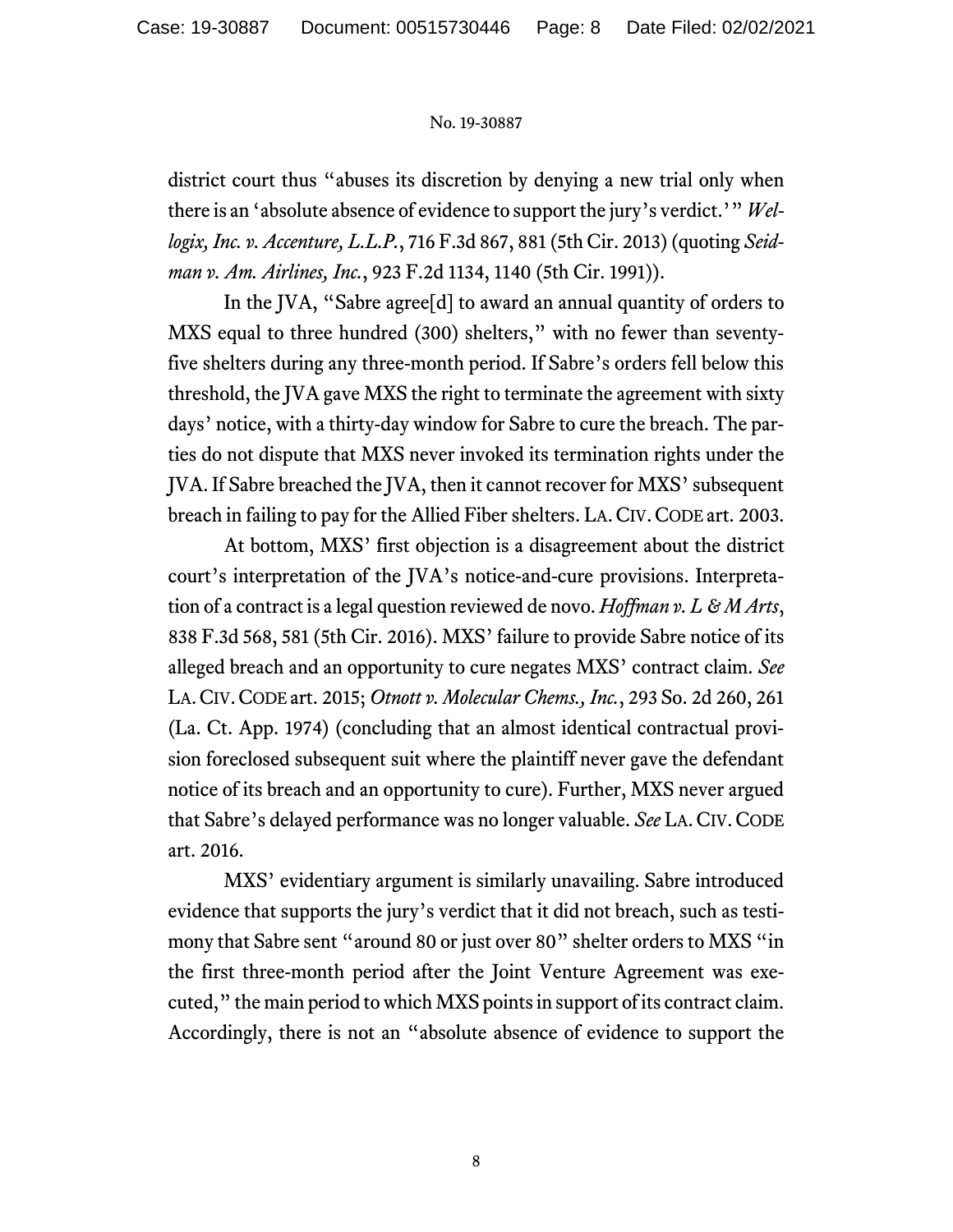jury's verdict." *McCaig v. Wells Fargo Bank (Tex.), N.A.*, 788 F.3d 463, 472 (5th Cir. 2015) (internal quotation marks and citation omitted). Because the evidence and Louisiana law support the jury's and the district court's conclusions that Sabre did not breach the JVA, the district court did not err in denying MXS' new-trial motion.

## **B.**

MXS next argues that "Sabre's presentation of testimony from its rebuttal witness Mary Webber that Steve Schoonover and MXS mistreated her and other African-American employees was an intentional effort to present improperly prejudicial evidence to the jury designed to racially prejudice the jury against Schoonover and MXS." MXS avers that Sabre's counsel elicited the testimony to "destroy Steve Schoonover and his family," and that this misconduct is grounds for a new trial. MXS objected below to the relevancy of Webber's testimony, but MXS now concedes that it did not raise unfair prejudice and so argues that a "substantial injustice" standard applies.<sup>[1](#page-8-0)</sup> MXS does not argue that the district court erred in admitting the testimony, but rather that attorney misconduct in eliciting the testimony requires a new trial.

The district court ruled in limine that evidence of workplace environment was relevant to the parties' allegations of extortion, bad faith, and ill motives in the execution and performance of the JVA. Such evidence also pertained to the parties' dispute about whether MXS, in bad faith, lured Sabre's employees to work for MXS. At trial, Schoonover testified about MXS' workplace environment and his benevolence as a supervisor, while accusing Sandore and Sabre of unsavory business practices and mistreatment of employees. Sabre then called Webber, who worked at Sabre before being

<span id="page-8-0"></span><sup>&</sup>lt;sup>1</sup> MXS points to our decision in *Hall v. Freese*, 735 F.2d 956 (5th Cir. 1984). There, we noted that "improper argument may be the basis for a new trial where no objection has been raised only 'where the interest of substantial justice is at stake.'" *Id.* at 961 (quoting *Edwards v. Sears, Roebuck & Co.*, 512 F.2d 276, 286 (5th Cir. 1975)).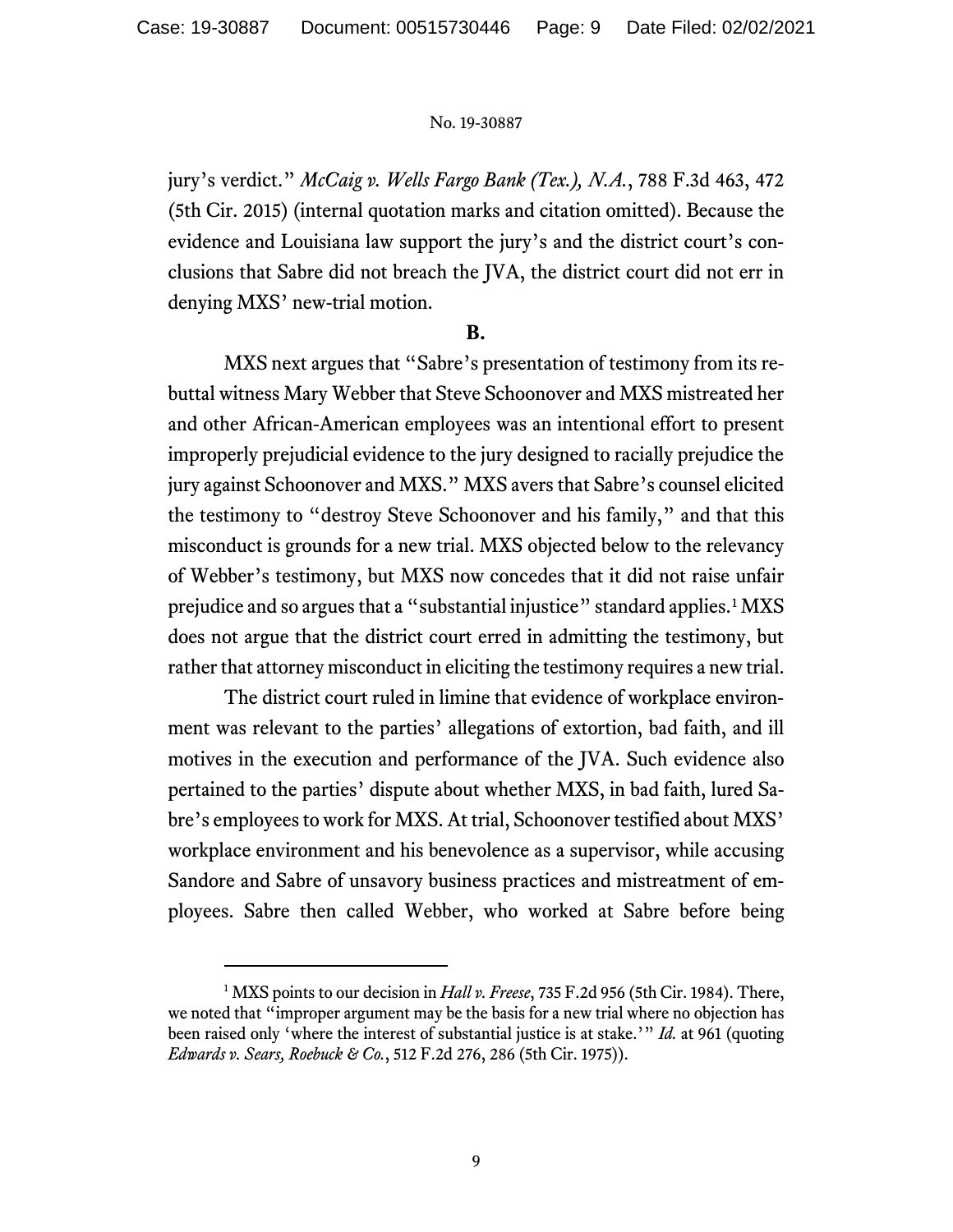recruited by Schoonover to serve as MXS' human resources director, to rebut Schoonover's characterization of MXS' work culture. Webber testified that working conditions at MXS were "like what [she had] seen and read about the '60s or prior," and that the employees whom MXS denied regular use of restrooms and microwaves were "100 percent . . . African American." Although Webber's testimony "concern[ed]" the district court, it concluded that the "record simply does not support a finding of egregious conduct on the part of Sabre's counsel and/or substantial injustice suffered by MXS."

We agree with the district court. Because MXS does not argue that the district court erred in admitting the testimony, we focus only on whether the record reflects attorney misconduct that worked substantial injustice. The record does not so reflect. Instead, the statements at issue here were relevant to the parties' claims and defenses. MXS' sole basis for alleging misconduct on Sabre's part is that MXS cannot fathom another reason to elicit Webber's testimony on MXS' working conditions, but, as the district court noted, MXS' working conditions and its treatment of employees were relevant to the parties' claims and defenses. MXS also specifically placed its work culture in issue by eliciting Schoonover's testimony about his benevolence as a supervisor. Webber's testimony is not so egregious as to work substantial injustice, and so the district court did not err in denying a new trial on that basis.

# **IV.**

Last, MXS objects to the district court's award of attorney's fees to Sabre. "A fee award is governed by the same law that serves as the rule of decision for substantive issues in the case." *Mathis v. Exxon Corp.*, 302 F.3d 448, 461 (5th Cir. 2002). That means Louisiana law applies. Under Louisiana law, attorney's fees are recoverable only if "authorized by contract or statute." *Peyton Place, Condo. Assocs., Inc. v. Guastella*, 08-365 (La. App. 5 Cir. 5/29/09), 18 So. 3d 132, 146. The JVA allows "reasonable attorneys fees" incurred by the "non-breaching party" in "enforc[ing its] rights and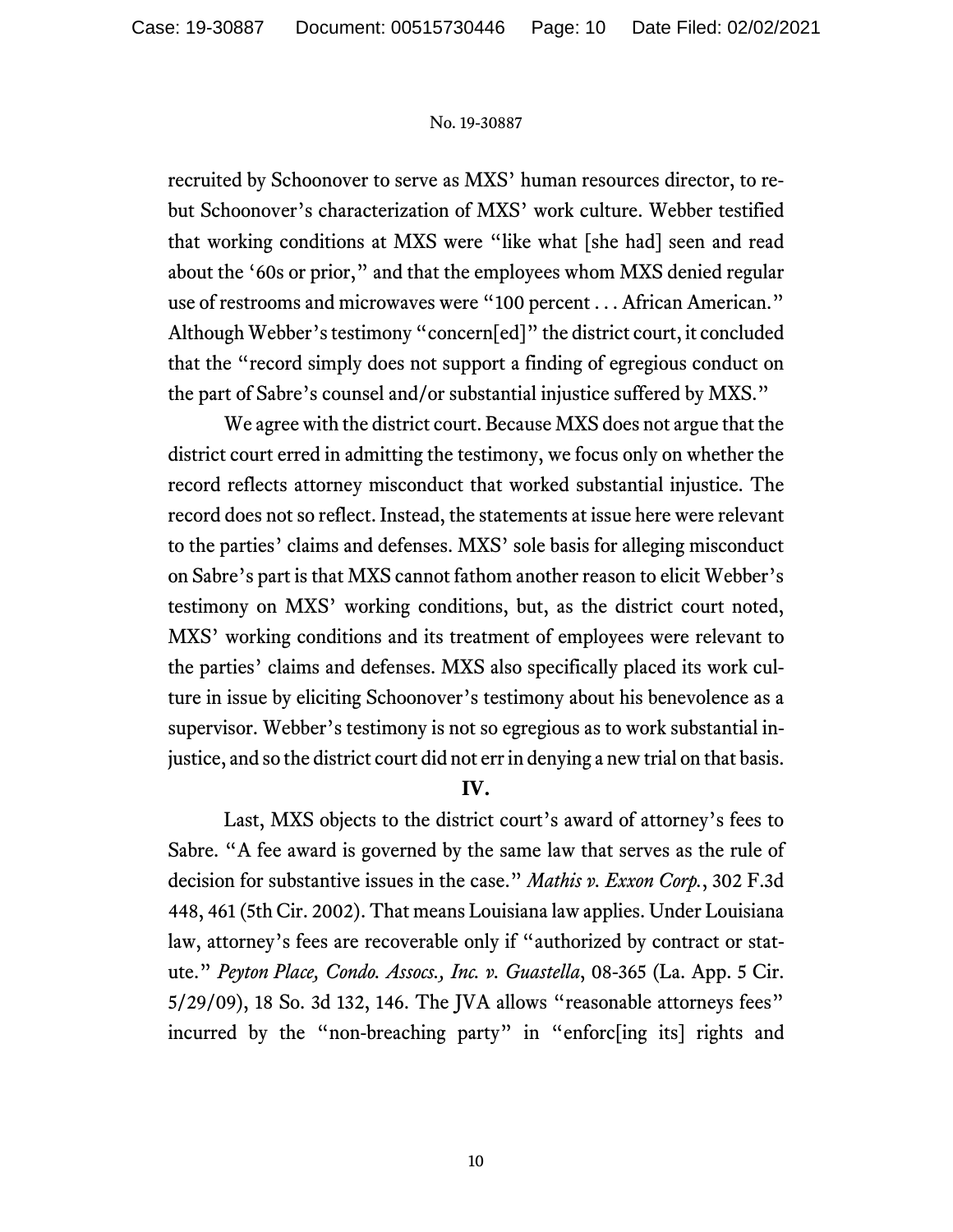remedies." Because Sabre prevailed on its breach-of-contract claim, which the district court concluded was central to the trial litigation, the district court awarded Sabre over \$1 million in attorney's fees.

"Under Louisiana law, an award of attorney fees and costs is reviewed for an abuse of discretion." *Trafficware Grp., Inc. v. Sun Indus., L.L.C.*, 749 F. App'x 247, 253 (5th Cir. 2018) (citing, *e.g.*, *Conforto v. Toscano*, 17-20 (La. App. 5 Cir. 12/13/17), 234 So. 3d 252). We have previously observed that a "district court has broad discretion to award attorney's fees, and an appellate court has only a limited opportunity to 'appreciate the complexity of trying any given case and the level of professional skill needed to prosecute it.'" *Energy Mgmt. Corp. v. City of Shreveport*, 467 F.3d 471, 482 (5th Cir. 2006) (quoting *Hopwood v. Texas*, 236 F.3d 256, 277 (5th Cir. 2000)).

Sabre identified three categories of time spent by its attorneys in trying this case. The first category is attorney time solely related to Sabre's breachof-contract claim (134.3 hours). The second category primarily pertains to the trial, which Sabre characterized as covering the facts, claims, or issues interwoven with Sabre's breach of contract claim (4,584.3 hours). The third category is post-trial attorney time related to the motion for attorneys' fees (174.7 hours). MXS objects to Sabre's entitlement to fees for the second category.

We first determine Sabre's entitlement to fees relating to the trial despite having won partial summary judgment on its contract claim. We then review whether the district court's fee award is reasonable. *Cf. Mid-Continent Cas. Co. v. Chevron Pipe Line Co.*, 205 F.3d 222, 231 (5th Cir. 2000) (reviewing first whether a contract's fee provision limited the prevailing party to contract-related claims, and then reviewing whether the overall award was reasonable).

Regarding Sabre's entitlement to trial fees, MXS argues that "the single successful breach of contract claim upon which it is basing this attorneys'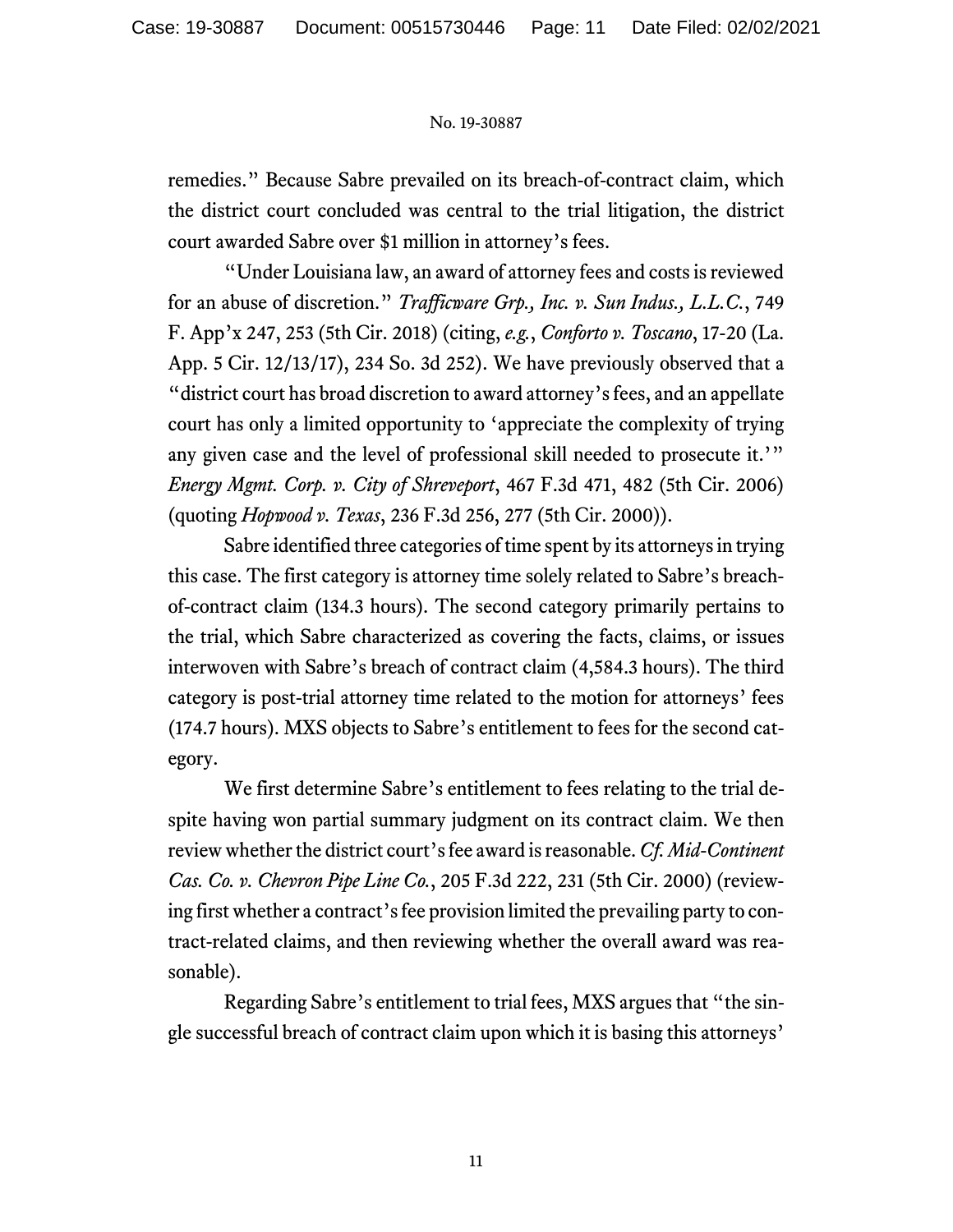fee motion (Count 1) was not tried to the jury." But the verdict form's first interrogatory asked the jury whether Sabre had "prove[n] by a preponderance of the evidence that MXS breached the [JVA]." Moreover, Sabre was not entitled to damages for its contract claim until and unless the jury concluded that MXS' affirmative defenses were without merit, including MXS' claim that Sabre's default of the JVA preceded MXS' breach and default. Of the twenty-two special interrogatories on the verdict form, only seven pertained to claims outside the JVA. "A court need not segregate fees when the facts and issues are so closely interwoven" that they cannot be separated. *Mota v. Univ. of Tex. Hous. Health Sci. Ctr.*, 261 F.3d 512, 528 (5th Cir. 2001) (citation omitted). Accordingly, the district court's award of summary judgment on its contract claim does not foreclose Sabre's entitlement to recover fees relating to the trial.

As for the award's reasonableness, the Supreme Court of Louisiana has articulated ten factors to gauge an award's reasonableness:

(1) the ultimate result obtained; (2) the responsibility incurred; (3) the importance of the litigation; (4) amount of money involved; (5) extent and character of the work performed; (6) legal knowledge, attainment, and skill of the attorneys; (7) number of appearances made; (8) intricacies of the facts involved; (9) diligence and skill of counsel; and (10) the court's own knowledge.

*State, Dep't of Transp. & Dev. v. Williamson*, 597 So. 2d 439, 442 (La. 1992). In concluding that Sabre's requested fee amount was reasonable, the district court reasoned that

the jury found MXS breached the JV Agreement and Sabre did not; Sabre's attorneys reviewed hundreds of thousands of potentially relevant documents; approximately thirty depositions were taken; exhaustive pretrial motion practice; the extensive experience of the Sabre attorneys in handling complex litigation; the number of in-person and telephone conferences; a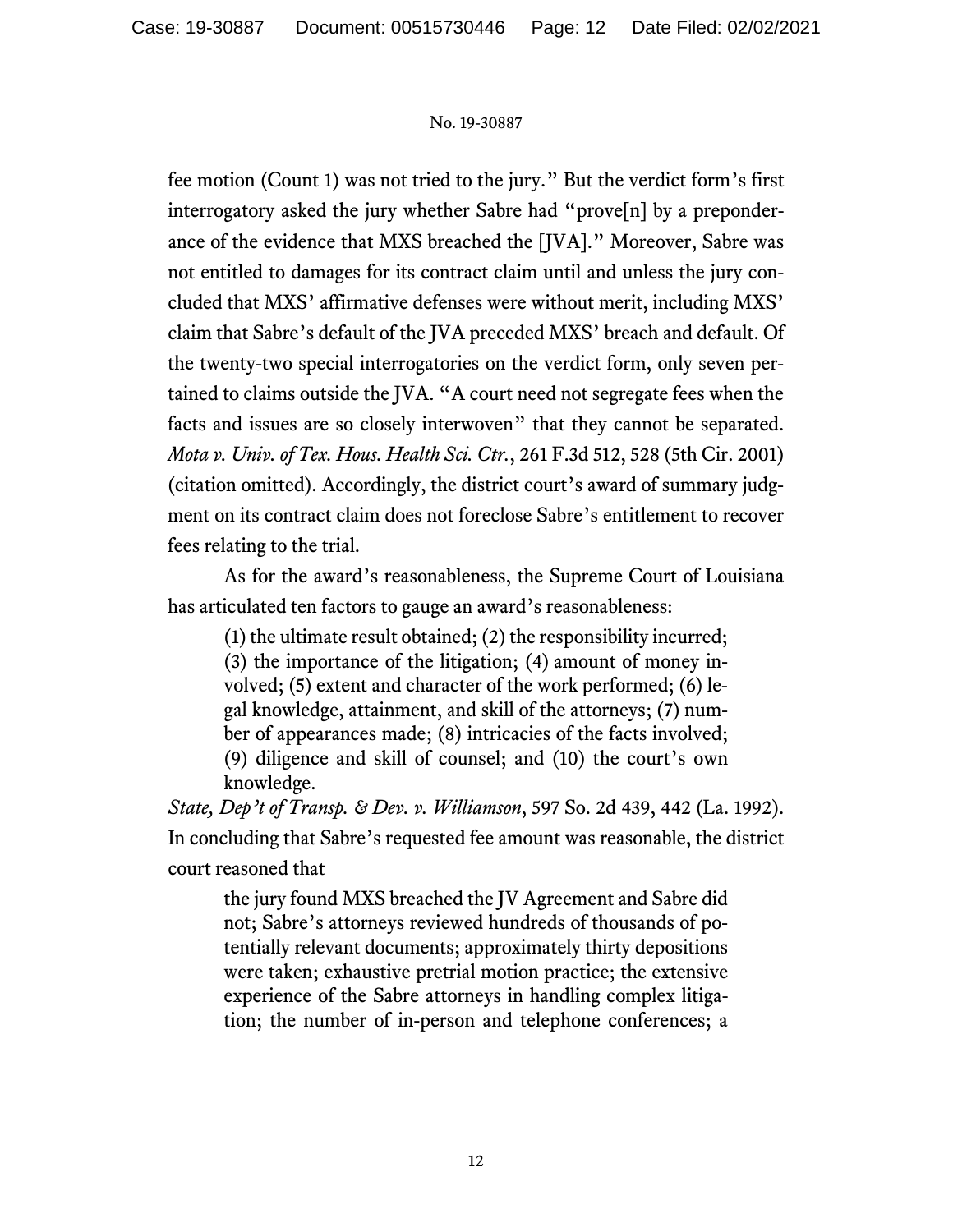three week jury trial; and the difficulty counsel faced in explaining intricate facts to the jury.

MXS makes no argument that the district court misapplied Louisiana law in determining Sabre's fee award. Nor does it contest the evidentiary basis on which the district court based its fee award: Sabre submitted several affidavits and what the district court described as "voluminous pages of unredacted, contemporaneously-recorded billing entries," but MXS does not identify a single entry that is excessive or unrelated to the JVA. Instead, MXS contests the award's overall reasonableness. It notes that its attorneys spent less than 2,000 hours working on this case below, while Sabre's attorneys worked almost 5,000 hours. But this disparity makes sense given that MXS' claims exposed Sabre to far greater liability than MXS faced against Sabre's claims—MXS sought \$27 million versus Sabre's \$7 million. MXS also argues that the award is unreasonable because it exceeds Sabre's damages, but "[i]t is not per se unreasonable, as a matter of law, for the attorney fees award to be greater than the award for damages." *Health Educ. & Welfare Fed. Credit Union v. Peoples State Bank*, 2011-672 (La. App. 3 Cir. 12/7/11), 83 So. 3d 1055, 1057 (citing *Dailey v. The Home Furnishings Store*, 02-1225 (La. App. 4 Cir. 9/17/03), 857 So.2d 1051). Because MXS does not argue that the district court misapplied Louisiana law or misconstrued the evidence before it, we defer to the district court's comparatively greater opportunity to weigh "the complexity of trying [this] case and the level of professional skill needed to prosecute it." *Hopwood*, 236 F.3d at 277.

# **V.**

We turn to Sabre's appeal. The jury found for MXS on its negligent misrepresentation claim against Sabre based on Sandore's statements and omissions. Although the verdict interrogatory on MXS' negligent misrepresentation claim did not require the jury to identify the statement or omission on which its finding was based, MXS alleged several material misrepresentations. The gist of these allegations is that although Sandore represented that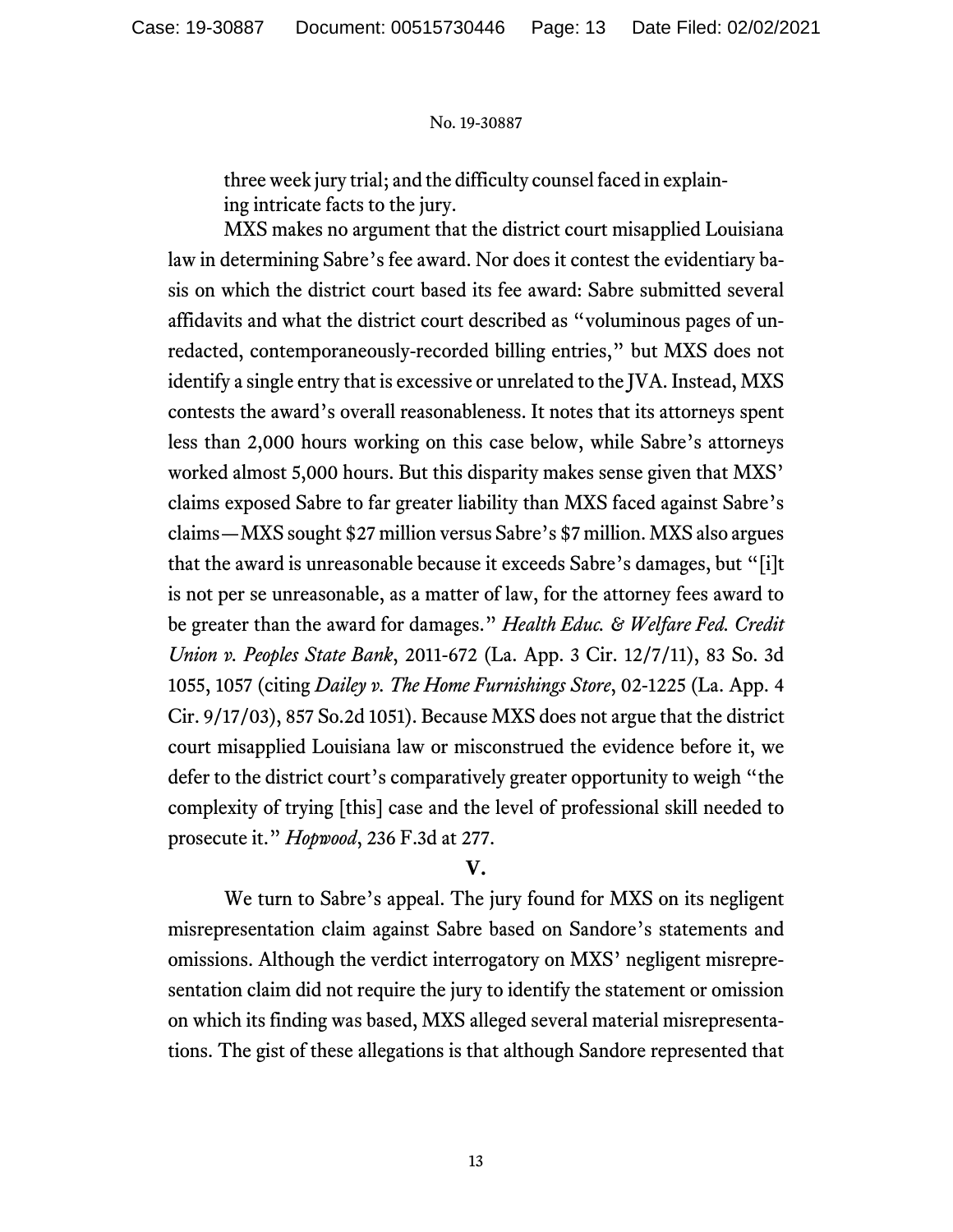AT&T and Verizon would continue to place substantial shelter orders through the JVA, Sandore failed to reveal that AT&T and Verizon were separately approaching various business deals that would dramatically lower their demand for shelters. MXS also alleges that Sandore told Schoonover to form MXS and to acquire and renovate a building plant, and that Sandore misrepresented that Sabre would guarantee MXS' cash flow with new shelter orders. MXS says that Schoonover would not have formed and invested heavily in MXS had Sandore presented accurate information about the shelter market. Sabre argues that these statements are not actionable under Louisiana law.

This court reviews de novo a district court's denial of a motion for judgment as a matter of law, applying the same standard as the district court. *Miller v. Raytheon Co.*, 716 F.3d 138, 144 (5th Cir. 2013) "Rule 50 entitles a movant to judgment as a matter of law when 'a party has been fully heard on an issue . . . and the court finds that a reasonable jury would not have a legally sufficient evidentiary basis to find for the party on that issue.'" *N. Cypress Med. Ctr. Operating Co., Ltd. v. Aetna Life Ins. Co.*, 898 F.3d 461, 473 (5th Cir. 2018) (quoting FED. R. CIV. P.  $50(a)(1)$ ). "A party is entitled to judgment as a matter of law only if the evidence points but one way and is susceptible to no reasonable inferences which may support the opposing party's position." *Logan v. Burgers Ozark Country Cured Hams Inc.*, 263 F.3d 447, 455 (5th Cir. 2001). "Evidence is examined as a whole and all inferences are drawn in favor of the non-moving party." *N. Cypress Med. Ctr.*, 898 F.3d at 473. The district court does not, however, weigh evidence or make credibility determinations, for those considerations are the jury's province. *See Fairchild v. All Am. Check Cashing, Inc.*, 815 F.3d 959, 966 (5th Cir. 2016).

Under Louisiana law, the elements of negligent misrepresentation are: (i) a legal duty on the defendant's part to supply correct information; (ii) breach of that duty by act or omission; (iii) the plaintiff's detrimental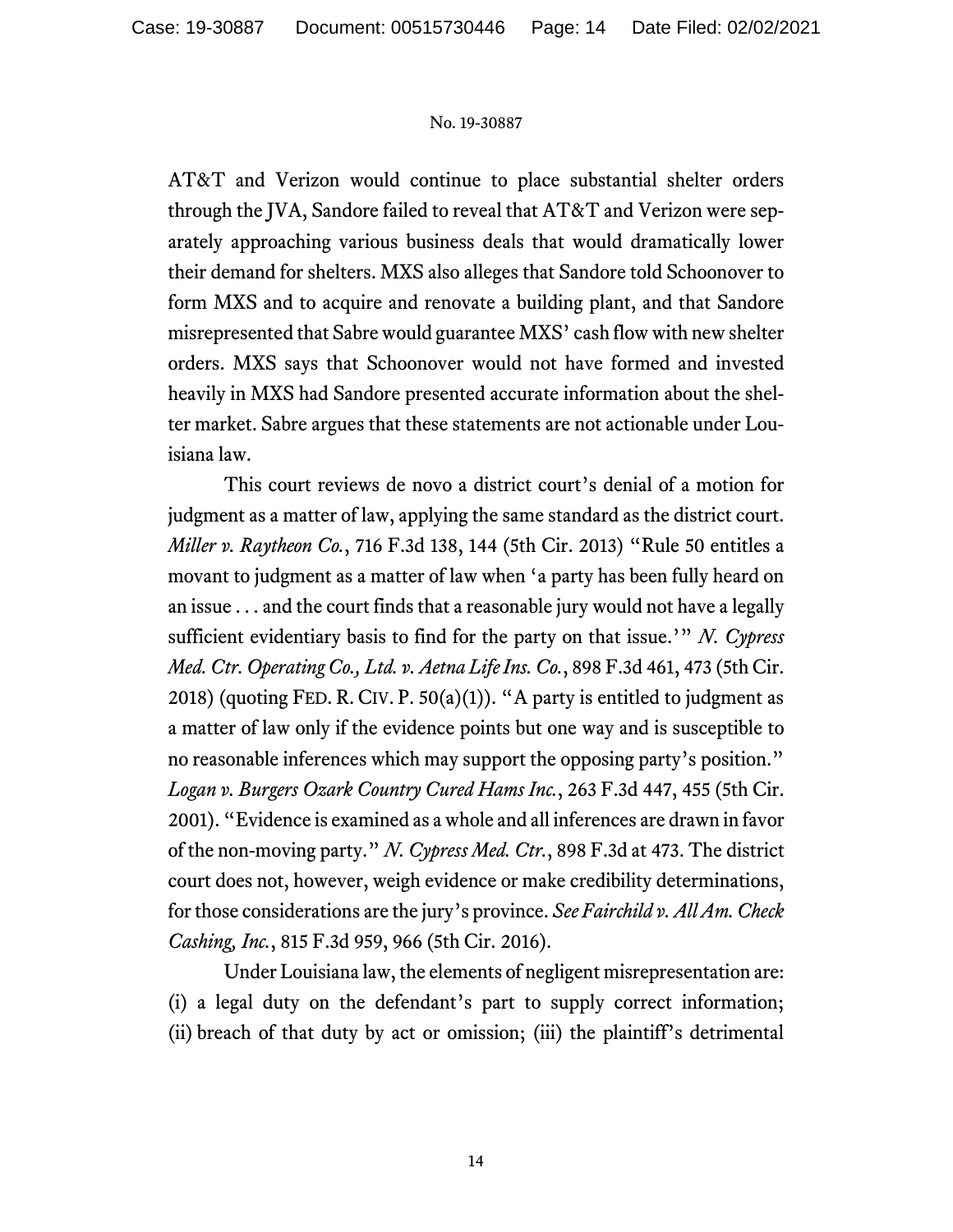reliance on the misinformation; and (iv) damages. *See Keenan v. Donaldson, Lufkin & Jenrette, Inc.*, 575 F.3d 483, 491 n.15 (5th Cir. 2009). The misinformation also must pertain to facts in existence at the time of the breach. *See, e.g.*, *Ethyl Corp. v. Gulf States Utilities, Inc.*, 2001-2230 (La. App. 1 Cir. 10/2/02), 836 So. 2d 172, 178; *America's Favorite Chicken Co. v. Cajun Enters., Inc.*, 130 F.3d 180, 186 (5th Cir. 1997) ("Under Louisiana law, a cause of action exists for fraudulent misrepresentation of past or present facts; unfulilled promises or statements as to future events, however, cannot be the basis for a fraud action.").

Under this standard, Sandore's promises cannot form the basis of a valid negligent misrepresentation claim. Sandore's assurances that Sabre would always guarantee MXS' profitability do not relate to "past or present facts," but rather to what later turned out to be "unfulfilled promises," which are not actionable under Louisiana's misrepresentation law. *America's Favorite Chicken Co.*, 130 F.3d at 186. *See Swann v. Magouirk*, 157 So. 2d 749, 751 (La. Ct. App. 1963) (noting that fraud and misrepresentation claims "must relate to a present or pre-existing fact, and cannot ordinarily be predicated on unfulfilled promises or statements as to future events"). However, Sandore's omission about the state of the shelter industry in 2014 is actionable. This omission involves then-existing facts. Information about Verizon and AT&T's business just before the parties signed the JVA pertains to facts then in existence, and so Sandore's failure to reveal those facts could support a negligent misrepresentation claim under Louisiana law. *See America's Favorite Chicken Co*, 130 F.3d at 186.

Further, evidence at trial regarding Sandore's omissions supports the remaining elements of negligent misrepresentation. The Supreme Court of Louisiana has held that a duty to provide correct information is "imposed by law based upon policy considerations due to the tortfeasor's knowledge of the prospective use of the information which expands the bounds of his duty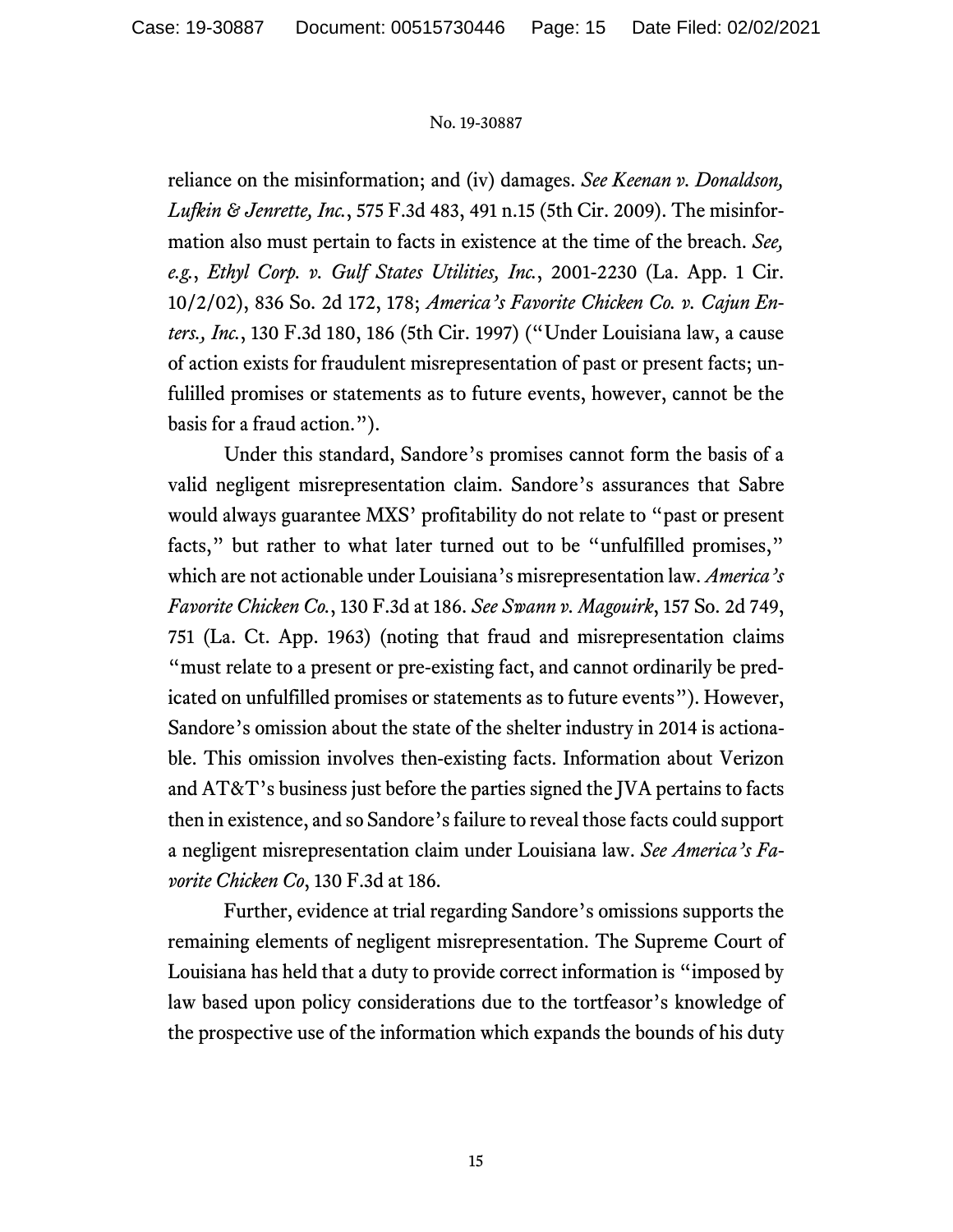of reasonable care to encompass the intended user." *Barrie v. V.P. Exterminators, Inc.*, 625 So. 2d 1007, 1016 (La. 1993). "'The theme in [Louisiana cases on negligent misrepresentation] is that one is liable for negligent disclosure if he has superior knowledge and knows the other party is relying upon him for such knowledge.'" *Schaumburg v. State Farm Mut. Auto. Ins. Co.*, 421 F. App'x 434, 440-41 (5th Cir. 2011) (alteration in *Schaumburg*) (quoting FRANK L. MARAIST & THOMAS C. GALLIGAN, JR., LA. TORT LAW § 5.07[8] (2d ed. 2004)).

Here, Sandore knew that Schoonover, who had for two years been retired and out of the shelter business, was relying on Sandore for an accurate outlook of the industry so that Schoonover could decide whether his investment in MXS would be worth it. Schoonover testified that Sandore represented himself as being particularly knowledgeable about AT&T's business. Schoonover testified, however, that before he signed the JVA, Sandore failed to report that "AT&T was doing a deal with DirecTV and would probably cut all their expenditures," and that "Verizon was not going to participate in the JV[A]." This information was highly relevant, because Sandore intimated that AT&T and Verizon demand for shelters would go a long way toward guaranteeing the JVA's profitability. According to Schoonover, had Sandore accurately relayed the state of the shelter market, Schoonover "would simply not have signed the [JVA]." Accordingly, MXS introduced evidence that Sandore had "superior knowledge" of the shelter market and knew that Schoonover was "relying upon him for such knowledge.'" *Schaumburg*, 421 F. App'x at 440–41. The facts and inferences surrounding MXS' negligent misrepresentation claim do not "point so strongly and overwhelmingly in [Sabre's] favor that reasonable jurors could not reach a contrary conclusion." *E.E.O.C. v. Boh Bros. Constr. Co.*, 731 F.3d 444, 451 (5th Cir. 2013) (en banc) (internal quotation marks and citation omitted). On this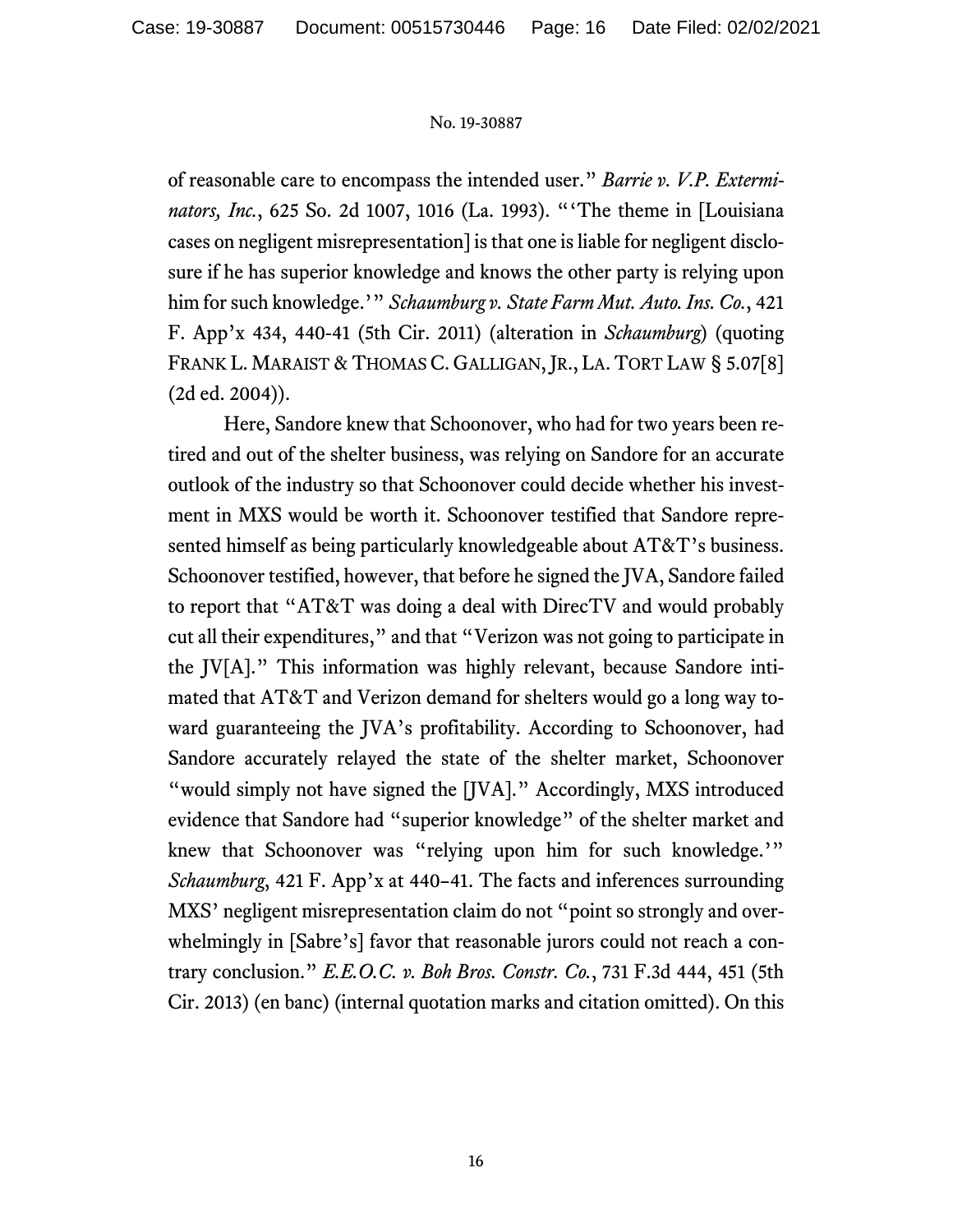evidence, the district court did not err in denying Sabre's renewed motion for judgment as a matter of law.

# **VI.**

The jury awarded MXS \$2,150,211.00 on its misrepresentation claim. This figure matches one of MXS' estimations of its contractual damages despite the jury's rejection of MXS' contract claim. MXS' expert based his contractual damages estimation on counterfactuals in which Sabre never terminated the JVA, or terminated the JVA later than it did, under assumptions of the expected volume of shelter orders. At the low end of this estimation, the expert testified that if Sabre had terminated the JVA on April 6, 2015, after awarding 288 shelter orders, MXS' lost profit damages would be \$2,150,211.00. Evidence of MXS' reliance damages came principally in the form of testimony about expenditures and investments in MXS based on Sandore's representations and omissions. The district court instructed the jury on contract damages, but not on tort damages. Sabre argues that, because the jury's damages award mirrors MXS' estimation for lost contract damages, the jury mistakenly awarded contractual damages on MXS' tort claim. Sabre does not seek remittitur, but rather judgment as a matter of law that the evidence does not support the award.

Louisiana "allows recovery in tort for purely economic loss caused by negligent misrepresentation where privity of contract is absent." *Barrie*, 625 So. 2d at 1014. Although the Supreme Court of Louisiana does not appear to have resolved whether Louisiana recognizes benefit-of-the-bargain—*i.e.*, lost-profit—damages for negligent misrepresentation, the Restatement, on which the Supreme Court of Louisiana has relied, does not recognize lostprofit damages for negligent misrepresentation. *See* RESTATEMENT (SEC-OND) OF TORTS § 552B (AM. LAW INST. 1977); *Barrie*, 625 So. 2d at 1015. Instead, only reliance damages are available for a claim of negligent misrepresentation. *See* RESTATEMENT § 552(B).